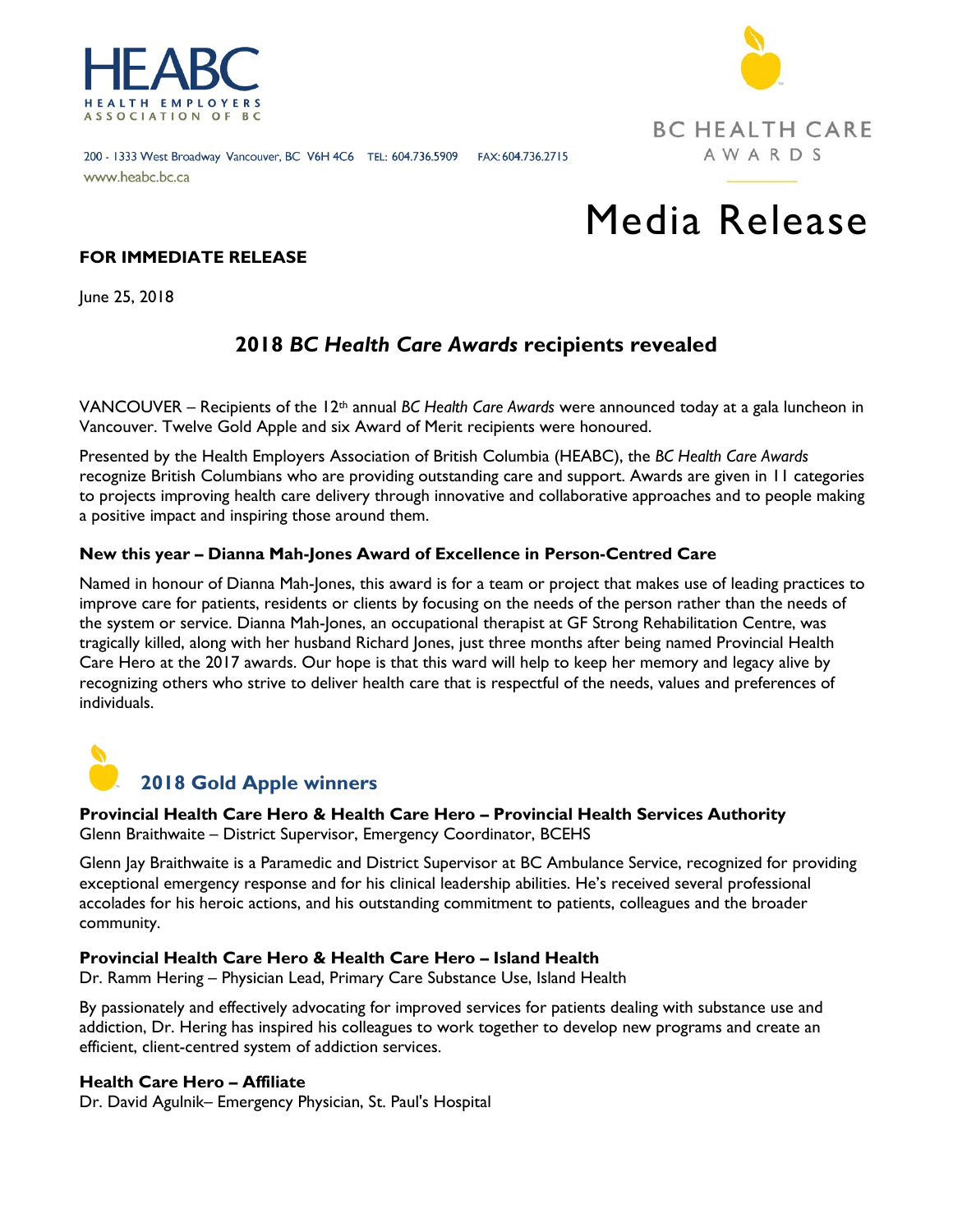

*HEABC Media Release BC Health Care Awards June 25, 2018 Page 2*

**Health Care Hero – Fraser Health** Mits Miyata – Pharmacy Manager, Lower Mainland Pharmacy Services

## **Health Care Hero – Interior Health**

Lynda Martyn – Registered Speech-Language Pathologist, Coordinator Kelowna Cleft Lip/Palate Clinic

## **Health Care Hero – Northern Health**

Debbie Strang – Health Services Administrator, Quesnel

## **Health Care Hero – Provincial Health Services Authority**

Dr. Faisal Khosa – Associate Professor, Radiology, Vancouver General Hospital

## **Dianna Mah-Jones Award of Excellence in Person-Centred Care**

International Seating Symposium – Sunny Hill Health Centre for Children, Provincial Health Services Authority

The International Seating Symposium has created an international forum that fosters an exchange of ideas and a network of consumers, rehabilitation therapists, physicians, designers, and manufacturers of positioning and mobility equipment. This has inspired improvements in rehabilitation equipment and technology that have improved mobility, comfort and quality of life for people with disabilities.

## **Dianna Mah-Jones Award of Excellence in Person-Centred Care**

Residential Care for Me: Megamorphosis – Seniors Care and Palliative Services, Providence Health Care

The goal of Residential Care for Me: Megamorphosis is to change the residential care culture from an institutional to a social model of care, and improve quality of life for residents by rapidly testing and implementing changes that focus on emotional connections, allow residents to direct each moment, and create the feeling of home.

#### **Top Innovation**

SNIFF: C. Difficile Canine Scent Detection Program – Vancouver Coastal Health

An innovative and dedicated team of people and a growing roster of pups known as the C. Difficile Scent Detection Program is pioneering a cost-effective method to improve and enhance C. Difficile surveillance and improve infection control and prevention practices.

#### **Workplace Health Innovation**

VGH Emergency Department Healthy Workplace Initiative – Vancouver Coastal Health

Vancouver General Hospital's emergency department formed a multi-disciplinary team with the goal of working together to improve workplace health and safety, leading to an improved working climate where staff report feeling engaged and better able to provide the type of quality care that emergency patients deserve.

#### **Collaborative Solutions**

Improving Indigenous Cancer Journeys: A Road Map – BC Association of Aboriginal Friendship Centres, BC Cancer (Provincial Health Services Authority), First Nations Health Authority, Métis Nation BC

The Indigenous Cancer Strategy is a collaborative strategy that will improve indigenous cancer outcomes by addressing all steps of the cancer journey, from prevention and treatment, through to survivorship and end-of-life care.